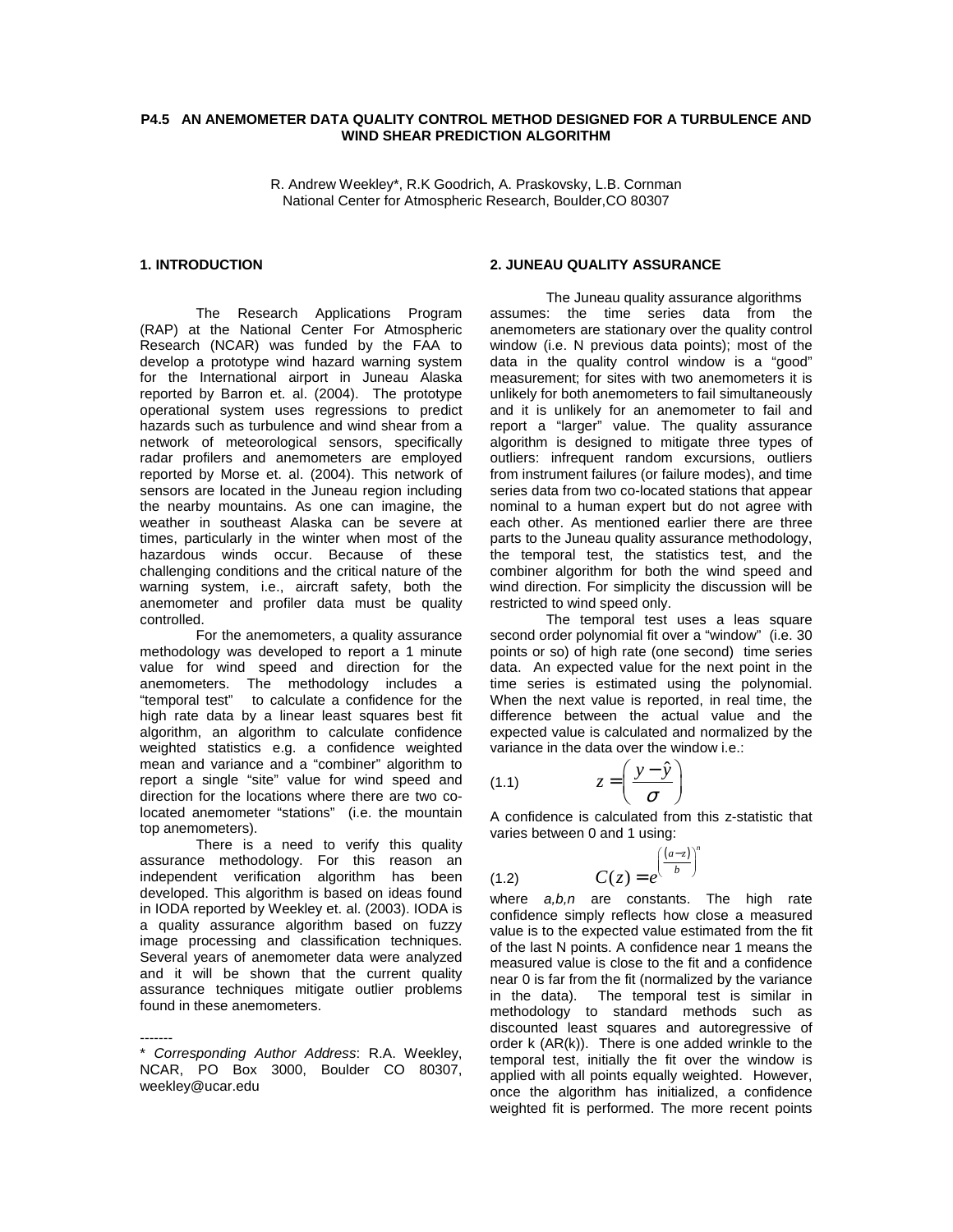are given greater consideration than earlier data. Where the time weighting function is of the form:

*i*

(1.3) 
$$
\Psi(t) = e^{\left[ -d\left(\frac{e-t}{i}\right)^i \right]}
$$

where  $d,e,i,j$  are constants. The temporal test is skillful in assigning a low confidence to infrequent random excursions. Once a confidence has been assigned to the high rate data a "low rate" one minute value is calculate by the averaging algorithm.

 The averaging algorithm returns confidence weighted statistics (mean, variance, min, max) and their associated confidences over the averaging interval (1 minute). The primary function of the averaging algorithm is to reduce the data rate of the anemometer data and to restart the temporal test if the mean confidence drops below a threshold for the averaging interval.

 The combiner algorithm is applied to the one minute confidence weighted values reported by the one minute averaging algorithm for the two "stations" and returns a single value for the "site". The combiner algorithm is a set of rules for the following cases: i.e. both stations have zeroconfidence, one station has zero confidence and the other has non-zero confidence, both stations have non-zero confidence and "agree", both stations have non-zero confidences and "disagree". For the trivial case when both stations have zero confidence the site value is given zero confidence and a missing value is reported. For the case where one station has zero confidence and the other nonzero confidence the values for the high confidence station are reported. For the cases where both stations have non-zero confidence the instruments are said to agree if the wind speed for both anemometers is below a threshold or the difference between the two anemometers is below a threshold. The instruments are said to disagree if the low rate wind speed for either anemometer is above a threshold and the difference between the anemometers is larger than a threshold value. The motivation for the threshold for wind speed is the activation energy for the instrument, i.e. the wind speed measurements are uncertain for speeds less than about 5  $ms<sup>-1</sup>$ . If the wind speeds agree, then the confidence weighted average of the data reported by the stations is combined into the "site" value. If the wind speeds disagree, the station with the higher wind speed is reported as the "site" value. A similar set of rules can be constructed for the wind direction. The primary function of the combiner algorithm is to mitigate errors introduced by failure modes i.e. errors that the temporal test is not designed to detect.

### **3. FAILURE MODE MITIGATION**

 To give an independent test of the ability of the Juneau quality control methodology to mitigate failure modes, a fuzzy logic image processing algorithm to classify the data from the pair of co-located anemometers was developed. The algorithm is similar in methodology to a prototype algorithm developed to quality control time series data from a single instrument (IODA). In this application a scatter plot for an hour of data is created from the high rate data taken from the two instruments located near the summit of Sheep Mountain. An "image map" is calculated from the scatter plot and clusters of data are found. A set of "best" clusters are selected and statistics for the clusters are calculated. A score for the "best" clusters using fuzzy methods can be calculated from the statistics of the "best". Where the fuzzy methods give scores for: Nominal data, spurious clusters, clusters from a failure, clusters from low wind speeds, suspect cluster from a low wind speeds, spurious clusters from a low wind with a poor fit (i.e. a poor linear fit of the data in the scatter plot), spurious clusters from a low wind with a good fit, clusters from a high wind with a good fit but with a large number of outliers, clusters from a high wind with a poor fit, and frozen clusters. Where frozen clusters occur when the anemometers are either not reporting or effected by ice. A cluster is then classified according the highest scoring rule. For instance an hour of data is "nominal" if the score for the nominal fuzzy rule is greater than any of the scores calculated from the other fuzzy rules.

 Figures 1 and 2 are examples of nominal data, and clusters from a high wind with a poor fit. These two cases are compliments of each other i.e. the only difference between the fuzzy rules for these cases are the statistics that relate to the quality of the fit. Both figures show the time series data for two different 1 hour intervals. In the nominal case (Figure 1), notice both the time series agree as can be seen in the scatter plot shown directly below the time series plots. Notice in the



Figure 1: Nominal data time series for Sheep Mountain 1 and 2 with scatter plot.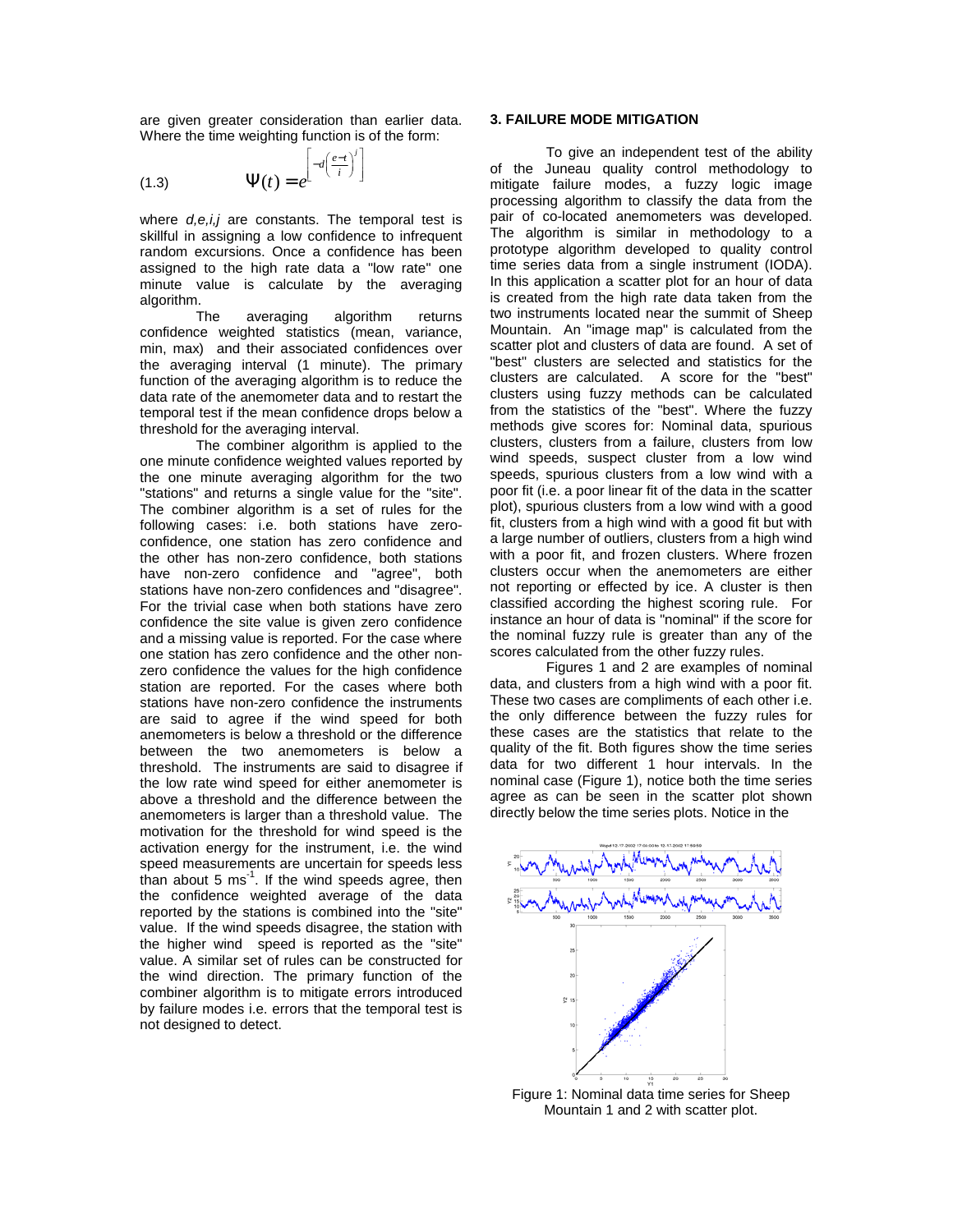nominal case all the data are well correlated since there is a single, dense, cluster of points near the line Y1-Y2 (solid black line). Also notice there is a slight bias between the two anemometers i.e. Y2 tends to be larger than Y1 and most of the ordered pairs of points are slightly shifted above the line Y1=Y2. The data shown in Figure 2 is for the "dropout" case. Notice the second time series has suspicious "drop-outs" which do not appear in the first time series. In this case a nut loosened on the second anemometer wind speed head allowing the anemometer to drift upwards off the spindle and report false low values. In this case the data is less correlated as can be seen from the scatter plot below the two time series. Notice there are disperse points which do not belong to the cluster of points centered on  $~13$  ms<sup>-1</sup> i.e. where the values from Y2 is small and Y1 is large (in all the plots the data for Y2 is from Sheep Mountain 2).



Figure 2: Drop-out time series data for Sheep Mountain 1 and 2 with a scatter plot

 The fuzzy logic image processing algorithm was run on years of one second data collected from the anemometers in Juneau Alaska. The hours of "suspect" data (i.e. where clusters from a high wind with a poor fit) were found and the distribution of "suspect" scores was determined. Four hundred hours with a suspect score greater than 0.8 were identified and the one minute "station" values were collected along with the one minute "site" values. A similar set of data was collected for "nominal" data.

 Figure 3 is a scatter plot of the one minute "station" values reported by Sheep Mountain anemometer 2 versus the values reported by Sheep Mountain 1. For the suspect data notice that the scatter plot in Figure 3 of one minute station values is similar to the scatter plot of one second values shown in Figure 2. The color of the data in Figure 3 indicates the confidence assigned to the data by the combination algorithm, where a cool color indicates a high confidence and a warm color

indicates a low confidence. The color scale has been compressed



Figure 3: Scatter plot of Sheep Mountain 1 and 2 for multiple "suspect" hours.

to the interval [0.9 1] to make the difference in confidences more visible. Notice that there is a "clump" of higher confidence data near the center of the plot and the disperse points outside have a lower confidence. Figure 4 is a scatter plot of the one minute "site" wind speeds reported by the "combination" algorithm versus the "station" wind speeds reported by Sheep Mountain 2 for the same times in Figure 3. In general the site wind speed i.e.



"suspect" 1 hour time intervals. Figure 4: Scatter plot of Sheep Mountain site data vs. Sheep Mountain 2 station data for 400 hours of

either the winds from Sheep Mountain 1 agree and are averaged for the site value; or the value reported by Sheep Mountain 2 is selected as the "site" value. Notice there is a second cluster of points in figure 4 separated from the primary cluster of points by a small gap. In this case the values reported from Sheep Mountain 2 are smaller than the site values. These points are the cases where Sheep Mountain 2 disagrees with Sheep Mountain 1, and Sheep Mountain 1 is reporting a higher wind speed and is selected rather than Sheep Mountain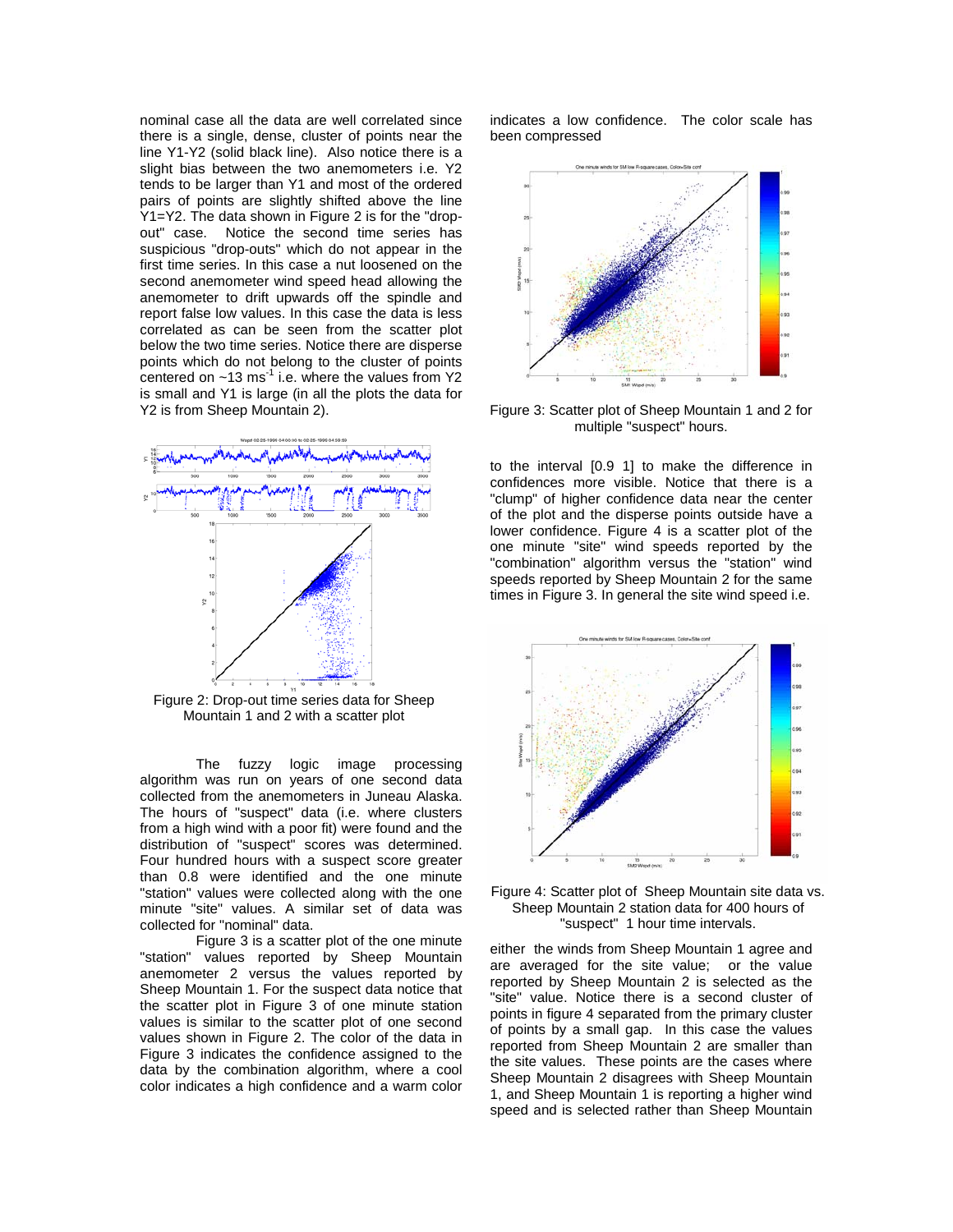2. The fact there is a gap between these points and the points where the Sheep Mountain 1 agrees with the site values is a consequence of the thresholds used in the combiner algorithm and the averaging of the two sites when the anemometers agree.

 Figure 5 is a scatter plot of Sheep Mountain 2 versus Sheep Mountain 1 for 400 hours of "Nominal" data. Notice that in general the data from both anemometers are in good agreement i.e. within a  $\text{ms}^{-1}$  or so.



Figure 5: Scatter plot of Sheep Mountain 1 versus Sheep Mountain 2 for multiple "nominal hours.

Figure 6 are histograms of the "nominal" and the "suspect" one minute wind speed data for the 400 hours studied. The mean "site" value over the 400



Figure 6: Normalized histograms of one minute wind speed data for both "nominal" and "suspect" data.

hours for the "nominal" data was subtracted from the "nominal" one minute winds. Likewise, the mean over the 400 hours of "suspect" data was subtracted from the one minute "suspect" wind speeds. Both histograms were normalized by the total number samples in the 400 hours. Notice that the "nominal" histogram shown in green is a slightly different distribution than the histogram for the "suspect" cases shown in red. Figure 7 is a similar

plot for the histograms of the one minute site variance of the 400 hours. These variances are used to find isolated outliers, and they are also used as regressors in the Juneau system to estimate turbulence. Any errors introduced by a failure mode are mitigated in the combiner, consequently biases in the data can be introduced into the data by the averaging algorithm. Notice again the distributions are different. Such differences are not unexpected since the temporal test is designed to remove isolated random excursions. However, in the case of numerous outliers the temporal test may fail. Figure 7 also shows there are slightly greater number of large variance cases for nominal data This would indicate that when suspect data is present the system under estimates the variance. The smaller variances could result in and underestimate of turbulence.





#### **4. CONCLUSION**

 From Figure 3 it is clear there are numerous cases where the one minute wind speed reported from Sheep Mountain 1 disagrees with the one minute wind speed reported from Sheep Mountain 2. There are some deficiencies in the Juneau Quality Assurance Methodology. For instance reporting the max value of the two anemometers when the anemometers "disagree" may over-estimate the wind, and the temporal test assigns a high confidence to failure mode data. However, the temporal test is primarily designed to remove isolated random excursions and certain failure modes violate the assumptions of the temporal test. Consequently, one would not expect the algorithm to perform well in failure mode cases. On the other hand, the "combiner" algorithm is skilled in reporting a "reasonable" value even though one of the instruments may be failing. Despite these deficiencies the methodology removes most of the outliers. Additional work should include a similar study for the wind direction